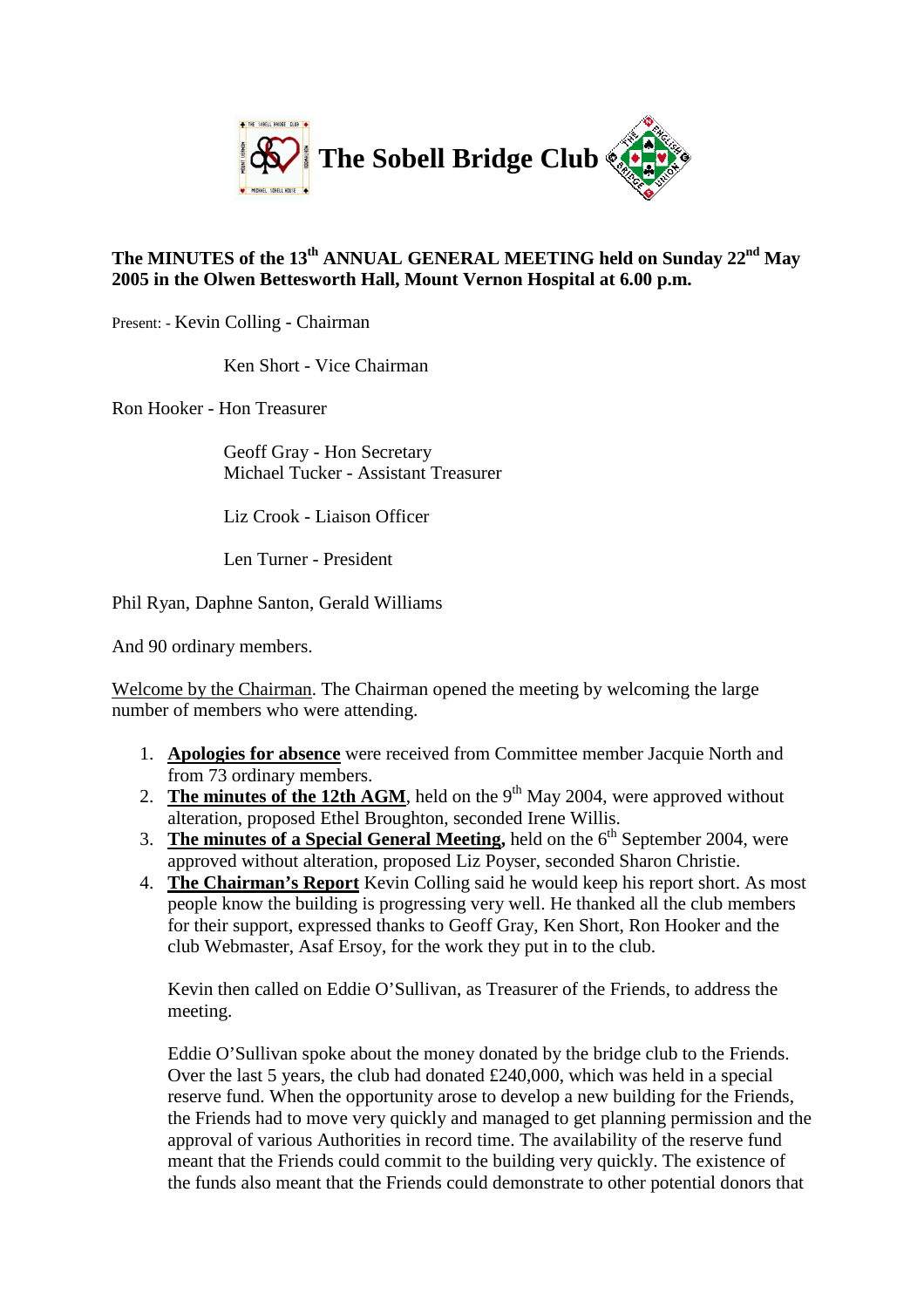we had already taken steps to raise funds elsewhere.

Those who have seen the building will know there is a large room known as a multifunctional hall. The bridge club will have first use of this room, except on certain evenings. Last year the club donated an additional sum of around £30,000 to the Friends, we hope to see that figure expand when you start to use the new building.

Eddie O'Sullivan expressed the thanks of the Friends to the club.

Martin Isham asked when the building would be ready, Eddie O'Sullivan said it was about two weeks behind schedule, but we expect to receive the building in September or October, ready for final fitting out.

5. **The Treasurer's Report**. Ron Hooker stated that, with Brian Simmonds agreement, he had changed the name of the balance sheet to be 'Statement of Affairs' He apologised for the heading, which read 2003-4 rather than 2004-5.

There was an excess of £32,170 excess of income over expenditure, less the £30,000 donation to the Friends. This is some £1,200 less than in the previous year.

Table income is down, but expenditure is the same. There are fewer people playing. Similarly there was a significant drop in joining fees and subs, there was a drop in people joining or renewing their subs.

Income from the bridge suppers was up, we had one more supper and they were better supported. Income from the weekends away remained roughly the same.

Kevin Colling had taken over the tuition courses, and this had brought in £1500 to make us close to the surplus of last year.

Ron Hooker commented that, in addition to the building fund that Eddie O'Sullivan had reported, the club had additionally donated around £70,000 prior to the start of the fund. So the total donations to the Friends were around 3330,000-£340,000.

Rob Williams commented that the expenses seemed high. Ron Hooker said we pay £1500 per quarter for the use of the Olwen Bettesworth Hall.

Ron Hooker thanked the people who collect the table money, Michael and Shirley Tucker, Ken Short and Joan Knaggs, and Ruby Stiles. He especially wished to thank Ken Short for his help in the takeover of the job, and also thanked Brian Simmonds for his work as auditor.

- 6. **Motion to Approve the Accounts** The accounts were approved, proposed Liz Crook, seconded Pat Gibor.
- 7. **The Hon Secretary's Report.** Geoff Gray stated that membership now stood at 468, which is 16 fewer than at the AGM last year. This is a decline which he hoped could be reversed when the club got in to the new building.

As usual he thanked all those who contribute to the running of the club, but this year he singled out the team of Joan Prior, George Howlett and Gerald Williams who made such a good job of organising the weekends away.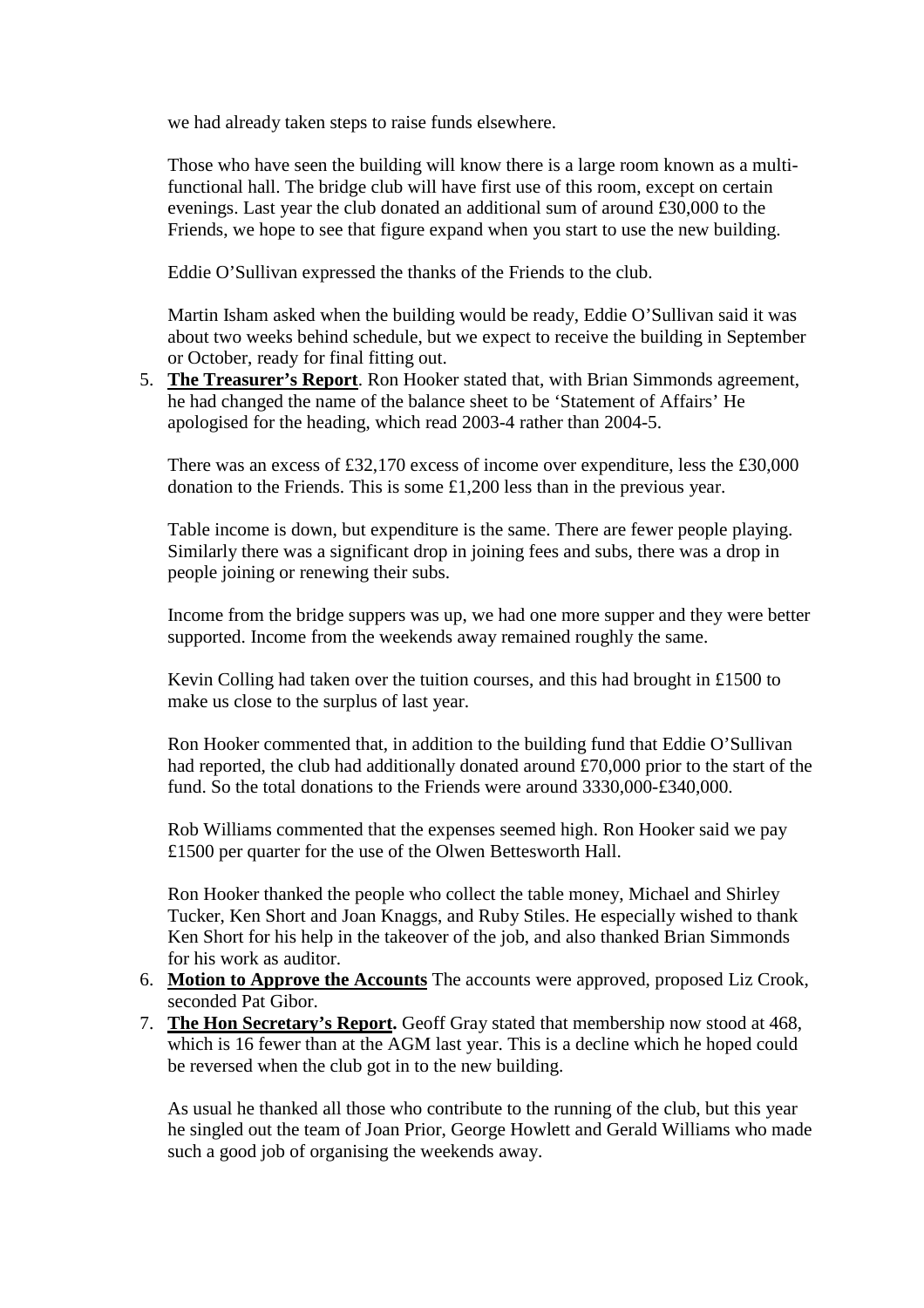Finally Geoff Gray thanked Joan Prior and her helpers for providing the buffet after the AGM.

8. **Report on playing matters** Geoff Gray reported that ordinarily the playing report would be made by the playing secretary, however since Jennifer Hay retired from the post last year, the club does not have one. So, he was making the report. What has happened is that the club has coped with the administration of playing matters by finding volunteers who share the jobs that Jennifer used to do.

So, the club has Ruby Stiles who now gets the Master Points from the EBU when required, while Fenny Lough has taken on the other stationery requirements, curtain cards and travellers and the like. Roland Lewis continues to maintain the competition ladders. Also, George Howlett has taken over the organisation of the trophies. Geoff Gray thanked them all, and also all the session managers, tournament directors, scorers and masterpoint issuers.

Finally he thanked Diana and John Finnamore, who have taken on the organisation of our Simultaneous Pairs competitions.

Geoff Gray said he left them till last because he felt it was also worth remembering Michael Melville who used to run them, amongst all the other work he put in for club.

9. **Report by the Chairman of the Social Subcommittee.** Brian Simmonds reported on the bridge drives.

He said they had been successful socially and very successful financially, raising over £2,000 for the club.

The organisation is getting smoother and smoother, and he wished to thank all those, too numerous to mention, who had contributed to the success of the events.

10. **Proposed Changes to the Constitution** Geoff Gray said that at the last AGM, it was agreed not to ratify the proposed changes to the constitution, but instead the club would work according to the new constitution. The committee was not proposing any further changes, and had not received any other proposals. He therefore asked that the existing constitution be now ratified.

This was agreed, proposed John Francis, seconded Brian Simmonds.

11. **Election of Committee Members.** Geoff Gray said that the posts of Playing Secretary and Social Secretary remained vacant, though Brian Simmonds was doing the latter job in all but name. All existing committee members were willing to continue. He therefore asked that the existing members be re-elected en bloc.

This was agreed, proposed Brian Simmonds, seconded Ethel Broughton.

At this point, Len Turner made a statement to the meeting. He said that clause 21 of the constitution stated that upon the recommendation of the committee a member or members who have given outstanding service to the club may be invited to become President or Vice-Presidents of the club. He now wished to put forward one member. A founder member and for many years a playing partnership with our founder chairman Stan Nicholls until his death two years ago. Together with Stan, Ken, Charles Buszard our founder secretary, Ethel Broughton and others, Joan was involved with the initiation of 'Bridge Weekends' Stan always insisted on preliminary inspection of hotels before making a firm booking. Joan accompanied Stan on these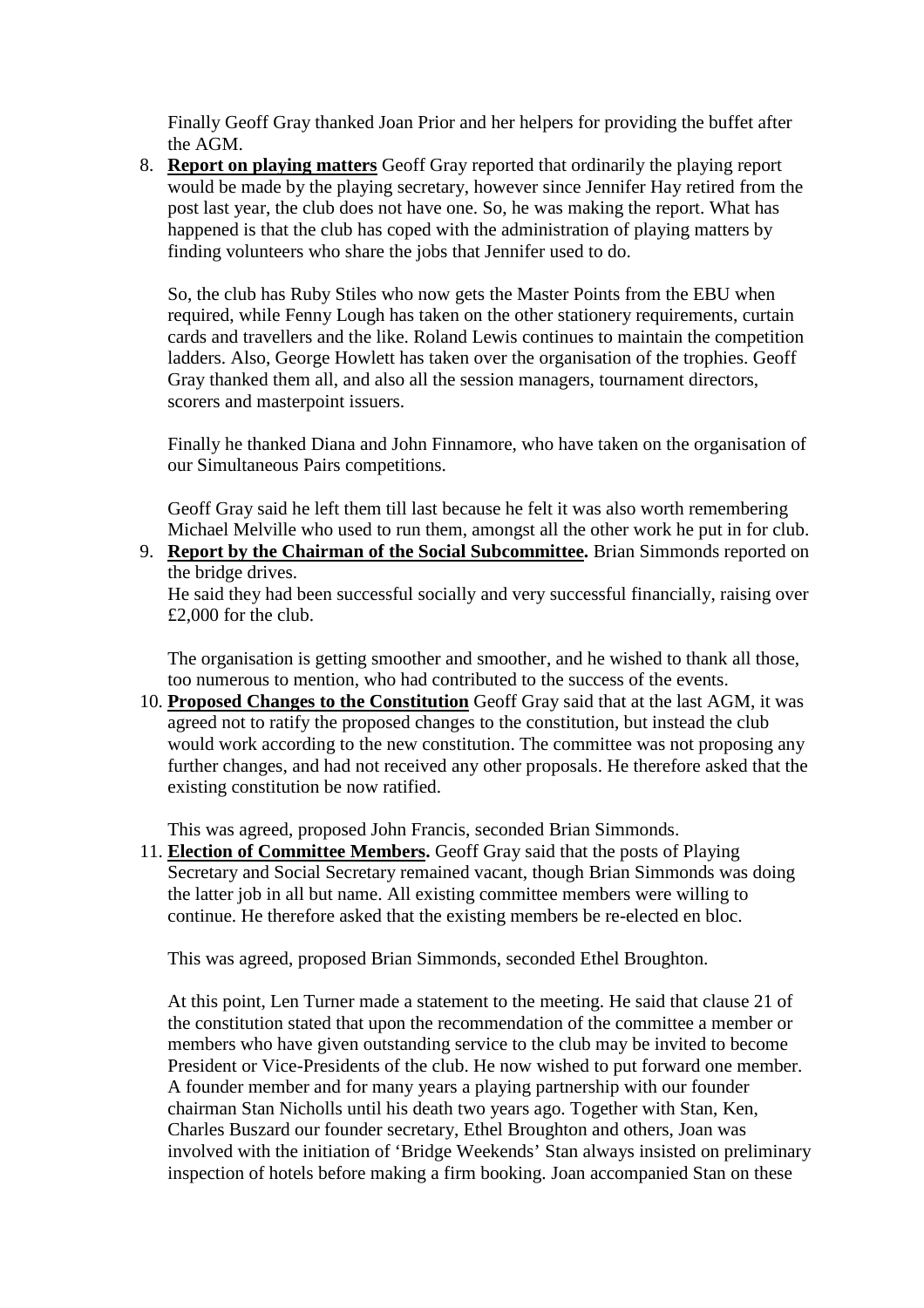trips and assisted in the decision-making. She also provided the essential secretarial work involved with members' bookings, cash collections etc. After 13 years she continues to do this job as a member of George Howlett's bridge weekend management team.

Joan attends to the issue of parking tokens. Her prowess as a pastry cook is well established by her catering contributions at bridge suppers and other special occasions.

Len Turner said that, quietly efficient, totally reliable, Joan Prior was invited to be the club's first Vice-President.

- 12. **Election of Honorary Auditor**. Kevin Colling proposed that Brian Simmonds be reappointed, Eddie O'Sullivan seconded.
- 13. **Any Other Formal Business**. Brian Simmonds asked about parking facilities at the new building. Eddie O'Sullivan said there would be 18 additional parking spaces, as well as the existing facilities.

Ethel Broughton reported that a significant number of tablecloths had gone missing. A lot of work had gone into making the cloths, and she would like to know where they are and who is taking them. Geoff Gray responded that the committee will look into it, and asked if anyone at the meeting knew anything about them.

Ted Clark said that following the recent event when travellers went missing, he sent an email to the Secretary to ask the committee to consider having two Tournament Directors whenever an evening is split in to two sessions. He asked if the committee had considered the proposal. Geoff Gray responded that the committee had considered it. In fact, that is the normal practice on Thursday evenings, but it is a little more difficult on the Monday session, as the only two regular TDs who attend Mondays are Kevin Colling and himself. He said that the club could do with more TDs, and said that if anyone wanted to volunteer, the club would pay for the training.

The formal meeting closed at 6.50 p.m., and was followed by the presentation of Championship Prizes.

Before the presentation, George Howlett informed those present about the Stan Nicholls trophy. This trophy had been presented to the club by Anthony Nicholls in memory of his late father. The trophy is awarded to the winning team at the Sunday night teams event at the weekends away. The trophy was present at the AGM for anyone who wished to see it.

George Howlett announced the prizewinners for the main sessions:

Broughton Trophy (Monday evening):

1<sup>st</sup> Stan Figiela & David Kilby

2<sup>nd</sup> Kevin Colling and John Wood

Ethel Broughton presented the trophy and plaques to the winners and  $2<sup>nd</sup>$  placed pair.

President's Trophy (Tuesday evening):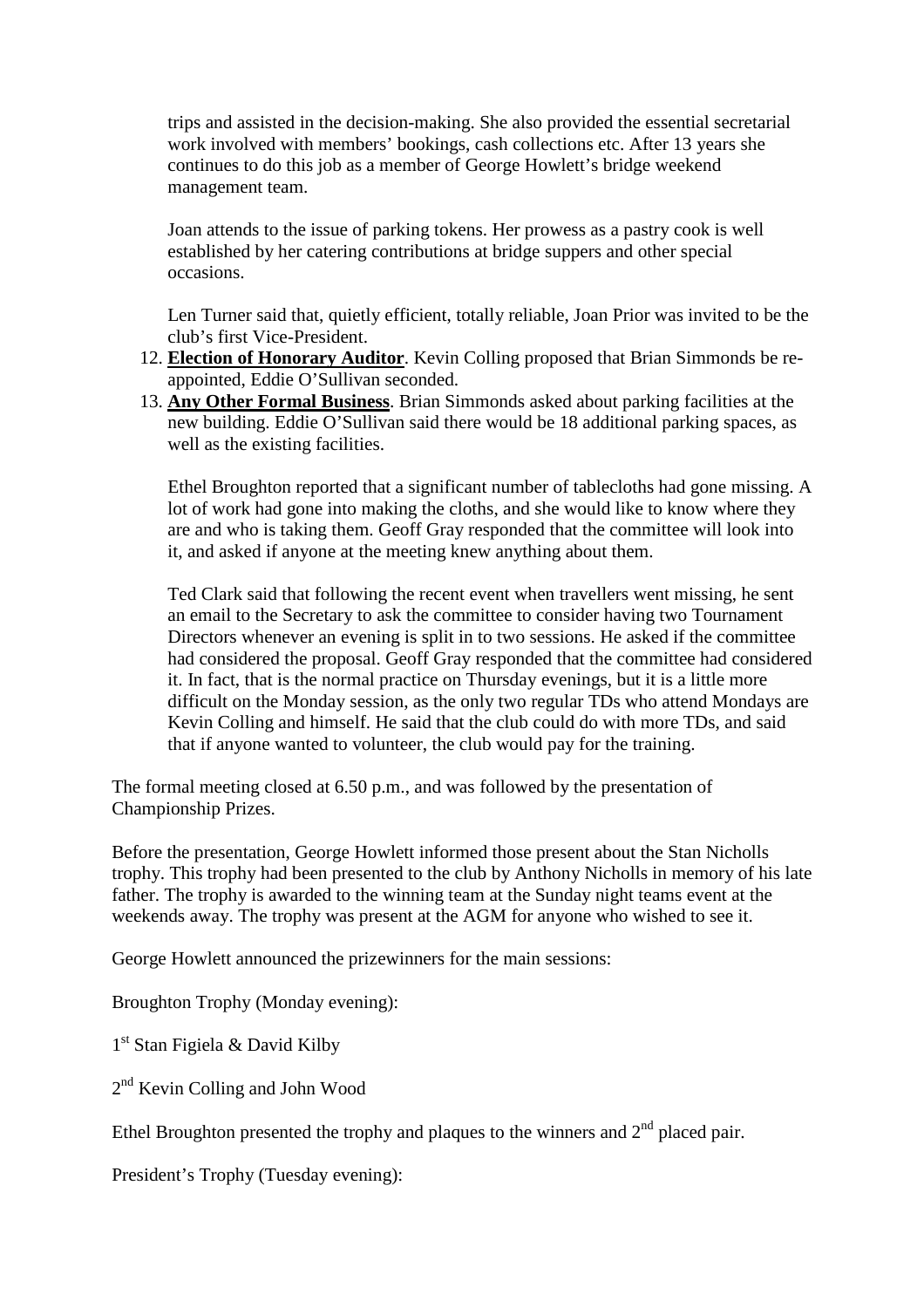1<sup>st</sup> Kevin Colling and Catherine Stafford

2<sup>nd=</sup> Brian Simmonds and Sue Sheldon

 $2<sup>nd</sup>$  Roland Lewis and Jennifer Hay

Roland Lewis and Jennifer Hay were absent. Len Turner presented the trophy and plaques to the winners and  $2<sup>nd</sup>$  placed pair.

L and R Trophy (Thursday evening):

1<sup>st</sup> Allan Chalmers and Phil Ryan

2<sup>nd</sup> Kevin Colling and Catherine Stafford

Brian Simmonds presented the L and R Trophy and plaques to the winners and  $2<sup>nd</sup>$  placed pair.

The trophies for the Friday afternoon sessions:

Individual Trophy

1 st John Walsh

2<sup>nd</sup> Lucy Rees

Daphne Santon presented the trophy to John Walsh.

Pairs Trophy

1 st Martin Isham & Lucy Rees

2<sup>nd</sup> Brian Jeffery and John Walsh

Daphne Santon presented the trophy to Lucy Rees and Martin Isham.

Graham Trophy (Friday Evenings):

1<sup>st</sup> Catherine Stafford and Mike Gentry

2<sup>nd</sup> Bea Segall and Olive Stretch

Douglas Graham presented the trophy and plaques to the winners and  $2<sup>nd</sup>$  placed pair.

Apologies for absence were received from: -

Lynne Mathys, Marion Sweet, Claire McCullough, Pete Davis, Peter Townsend, Gaye Townsend, Bill Graham, Pat Graham, Sylvia Davidson, Arna Davis, Alan Marks, Ted Foster, Mark Samuels, Helen Samuels, Maureen Avins, Colin Wilder, Martin Holden, Barbara Kohn, Maureen Diggens, Fiona Frais, Muriel Feldman, Jane Harris, Len Bartlett, Ruth Allenby,